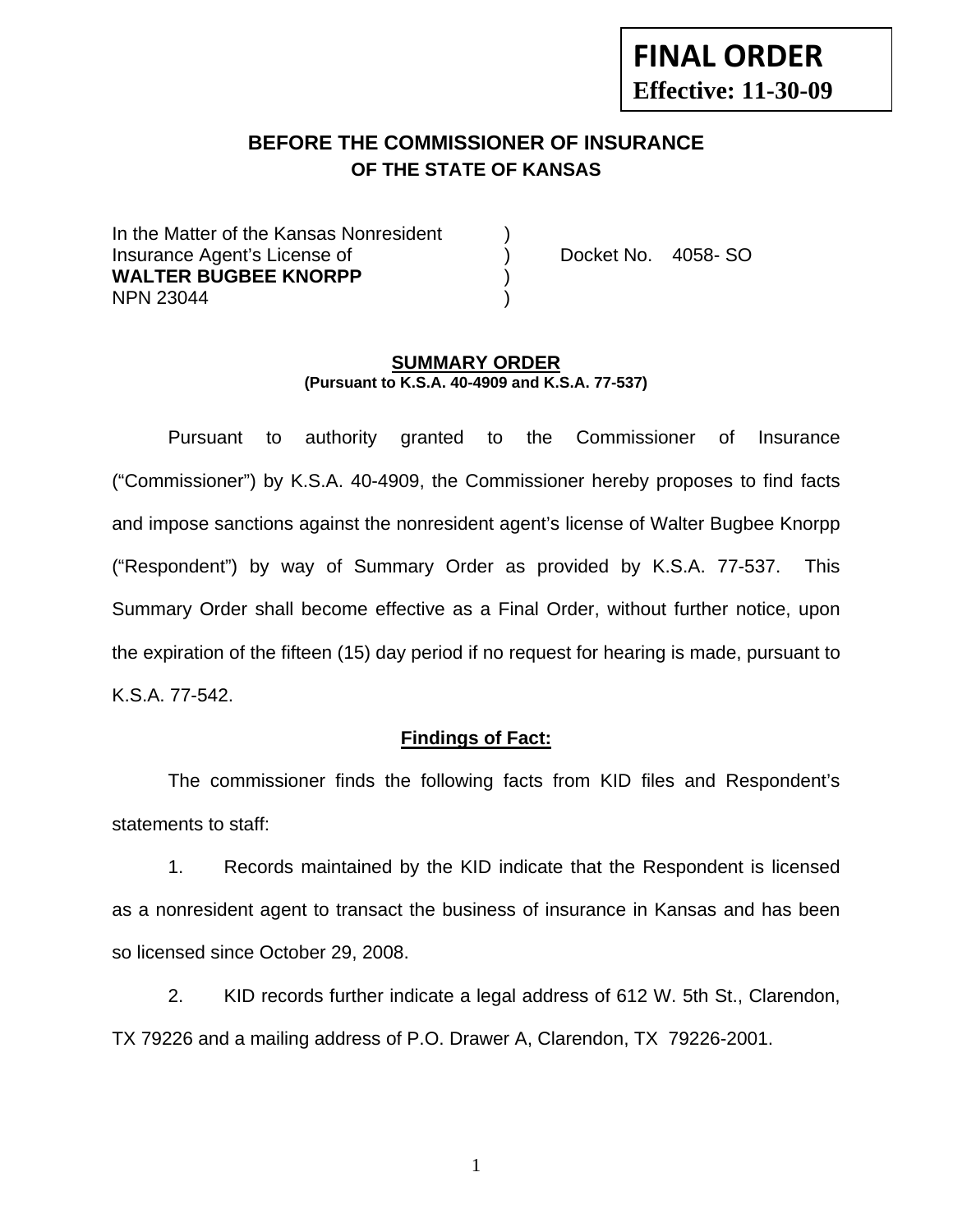3. On or about May 27, 2009 a review of the NAIC State Producer Licensing

Report revealed that Respondent's Alabama nonresident producer's license was disciplined, effective January 7, 2009. The discipline was for a "Misstatement on Application."

4. Respondent has failed to report the discipline on his license to KID.

## **Applicable Law**

5. K.S.A. 40-4909(a) provides, in relevant part:

"The commissioner may deny, suspend, revoke or refuse renewal of any license issued under this act if the commissioner finds that the applicant or license holder has:

- (2) Violated:
	- (A) Any provision of chapter 40 of the Kansas Statutes Annotated, and amendments thereto, or any rule and regulation promulgated hereunder
- (8) Used any fraudulent, coercive, or dishonest practice, or demonstrated any incompetence, untrustworthiness, or financial irresponsibility in the conduct of business in this state or elsewhere. . .."

Agents Licensing Act if the Commissioner finds that the interests of the insurer or the insurable interests of the public are not properly served under such license. K.S.A. 40- 4909(b).

7. A producer must inform the Commissioner of Insurance within 30 days of

6. The Commissioner may revoke any license issued under the Insurance

any discipline against a producer's license. K.A.R. 40-7-9(a).

## **Conclusions of Law**

8. The Commissioner has jurisdiction over Respondent as well as the subject

matter of this proceeding, and such proceeding is held in the public interest.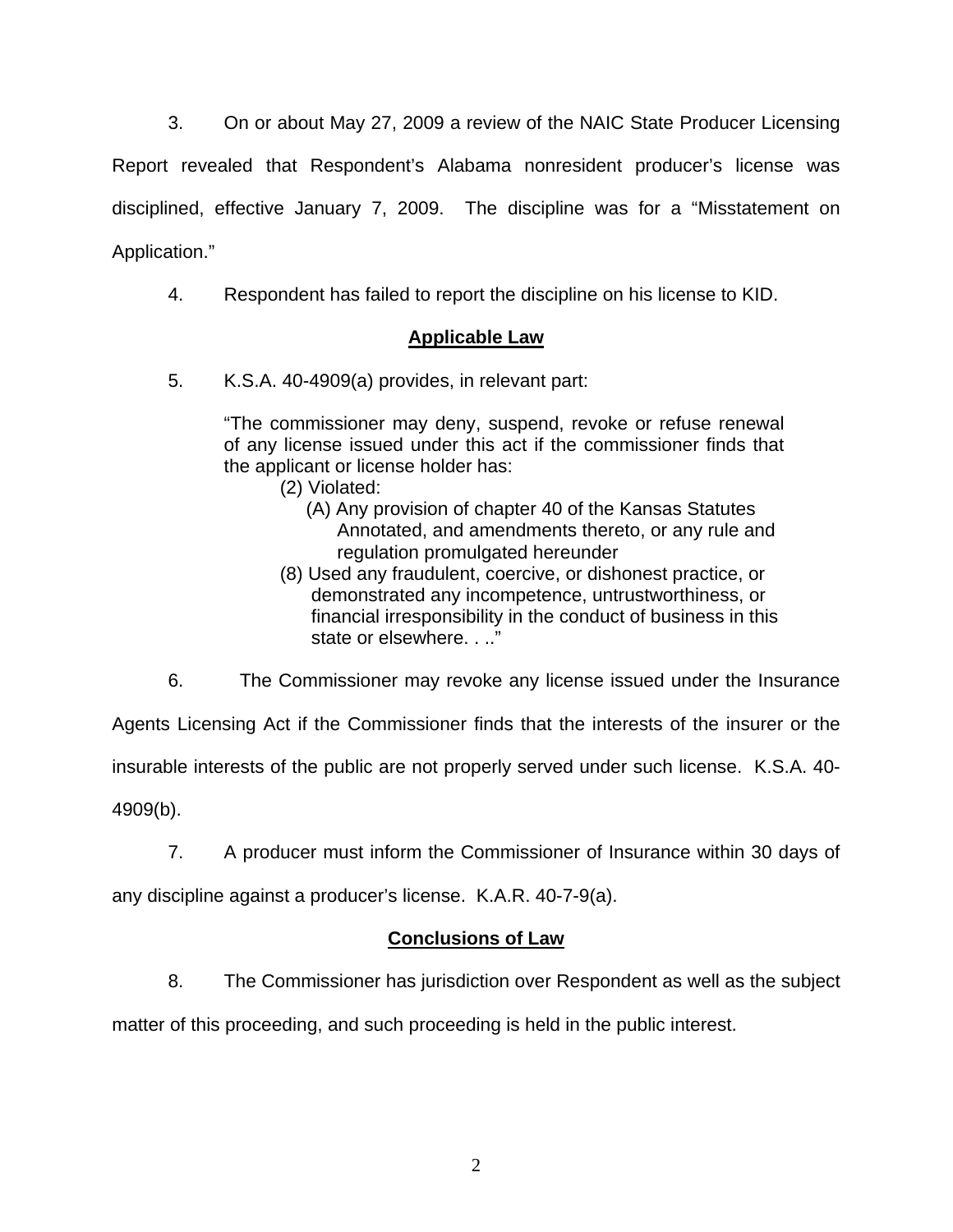The Commissioner finds, based on the facts contained in paragraphs 3 and 4, that Respondent has demonstrated incompetence, untrustworthiness, or financial irresponsibility in the conduct of business.

 9. Based on the Respondent's discipline and failure to report the discipline, the Commissioner concludes that sufficient grounds exist for the revocation of Respondent's insurance agent's license pursuant to K.S.A. 40-4909(b) because such license is not properly serving the interests of the insurer and the insurable interests of the public.

 10. Based on the facts and circumstances set forth herein, it appears that the use of summary proceedings in this matter is appropriate, in accordance with the provisions set forth in K.S.A. 77-537(a), in that the use of summary proceedings does not violate any provision of the law and the protection of the public interest does not require the KID to give notice and opportunity to participate to persons other than Walter Bugbee Knorpp.

**IT IS THEREFORE ORDERED BY THE COMMISSIONER OF INSURANCE THAT** the Kansas nonresident insurance agent's license of Walter Bugbee Knorpp is hereby **REVOKED. It is further ordered,** that Walter Bugbee Knorpp shall **CEASE and DESIST** from the sale, solicitation, or negotiation of insurance and/or receiving compensation deriving from the sale, solicitation, or negotiation of insurance conducted after the effective date of this order.

3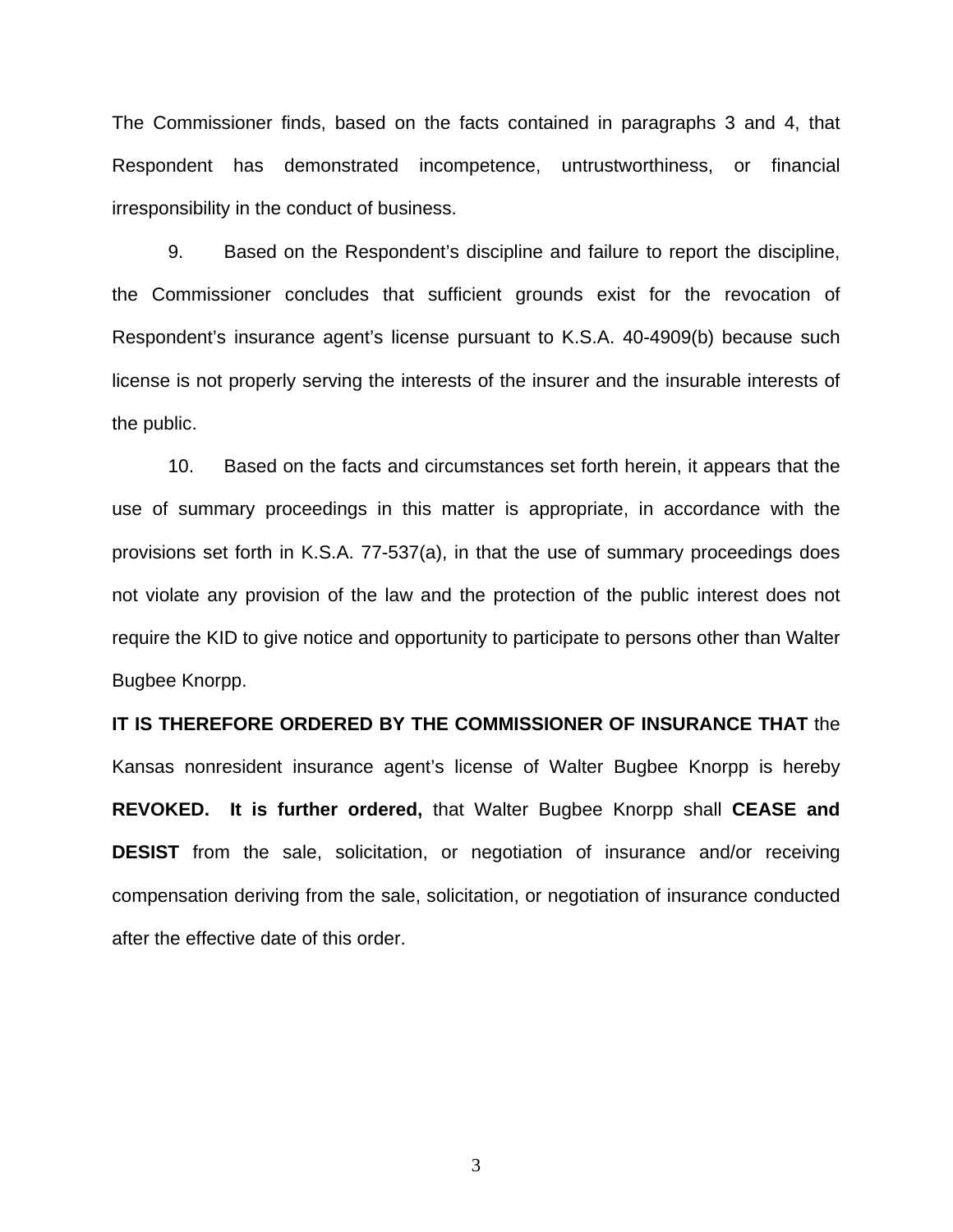#### **NOTICE OF RIGHTS**

(Pursuant to K.S.A. 77-542)

Walter Bugbee Knorpp is entitled to a hearing pursuant to K.S.A. 77-537 and K.S.A. 77-542, the Kansas Administrative Procedure Act. If Respondent desires a hearing, she must file a written request for a hearing with:

 John W. Campbell, General Counsel Kansas Insurance Department 420 S.W. 9<sup>th</sup> Street Topeka, Kansas 66612

This request must be filed within fifteen (15) days from the date of service of this Order. If Respondent requests a hearing, the Kansas Insurance Department will notify him of the time and place of the hearing and information on procedures, right of representation, and other rights of parties relating to the conduct of the hearing, before commencement of the same.

If a hearing is not requested in the time and manner stated above, this Summary Order shall become effective as a Final Order upon the expiration of time for requesting a hearing, pursuant to K.S.A. 77-613. In the event Respondent files a Petition for Judicial Review, pursuant to K.S.A. §77-613(e), the agency officer to be served on behalf of the Kansas Insurance Department is:

 John W. Campbell, General Counsel Kansas Insurance Department 420 S.W.  $9<sup>th</sup>$  Street Topeka, Kansas 66612